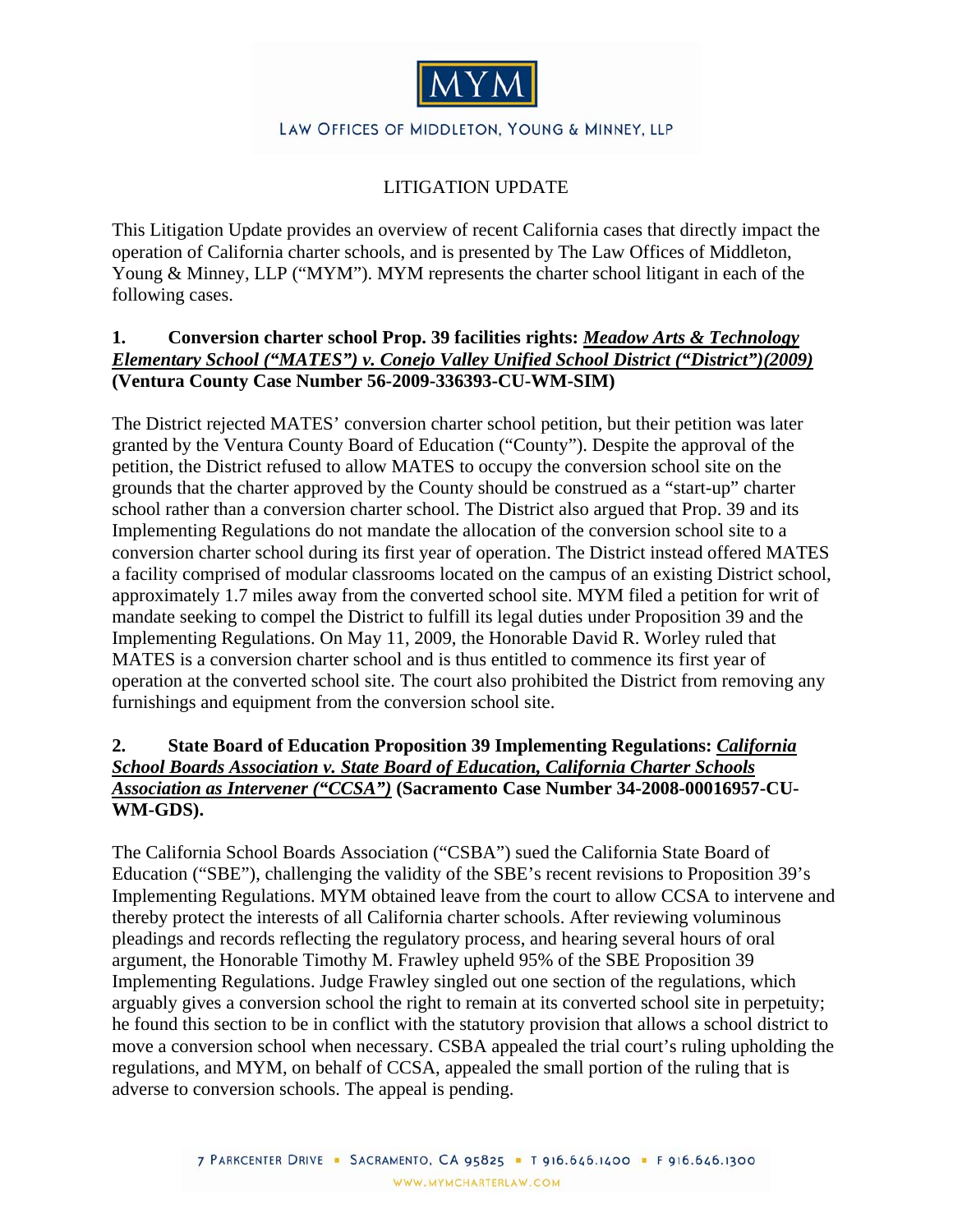### **3. State Board of Education ("SBE") Statewide Charter School Approval: California School Board Association** *("CSBA") v. SBE, Aspire Public Schools as Real Party in Interest.* **(Alameda Case Number RG 07353566) (First District Court of Appeal, 2008)**

CSBA sued the SBE over the approval of Aspire Public Schools' ("Aspire") statewide benefit charter school. CSBA argued that Aspire allegedly failed to demonstrate "instructional services of a statewide benefit" and also failed to meet the conditions of approval prior to opening their first two school sites. MYM represents Real Party in Interest Aspire Public Schools. MYM and the California Attorney General successfully demurred to all five causes of action in the complaint. In granting the demurrer, the Honorable Kenneth Mark Burr found that the SBE did not act in an arbitrary and capricious manner, and did not abuse its discretion in approving Aspire's statewide charter petition. Judge Burr rejected CSBA's narrow interpretation of the statutory standards for approval of statewide charter schools, concluding that SBE's approval did not have to be predicated on a finding that the same program of education could not be provided through a series of locally-approved charters. CSBA has appealed to the First District Court of Appeals, and Aspire has filed its opposition, however the date for oral argument has not been set.

# **4. Proposition 39 Rights for Start-up Charter Schools:** *New West Charter School v. Los Angeles Unified School District* **(Los Angeles Case Number BS 115979)**

New West Charter School is an SBE-approved charter school operating within the boundaries of the Los Angeles Unified School District ("LAUSD"). LAUSD made an offer of facilities to New West, which included classrooms at Fairfax High School, however, that offer was subsequently withdrawn and no other offer provided. New West retained MYM as co-counsel to bring an action for a writ of mandate against LAUSD. The Honorable James C. Chalfant found that LAUSD had violated procedural and substantive aspects of Proposition 39, and issued a writ of mandate directing LAUSD to immediately offer facilities commensurate with the standards set forth in Proposition 39. LAUSD then made a second offer of facilities to New West that did not comport with Proposition 39 standards in several aspects, including the fact that it was 7.5 miles away from the location requested by New West. New West returned to court and argued that LAUSD's second offer fell short of the obligations imposed on it by the court. Judge Chalfant agreed and awarded damages of \$175,000, however he denied New West's request for attorneys' fees. New West has appealed to the Second District Court of Appeals on the grounds that the damage award was insufficient and that the denial of attorney's fees was improper. LAUSD has also appealed the portion of the judgment concerning the adequacy of their facilities offer.

# **5. Nonprofit Right's After Charter School Revocation:** *Liberty Family Academy v. North Monterey County Unified School District***(Monterey Case Number M95610)**

The Liberty Family Academy Charter School, a nonclassroom based school serving approximately 700 students, was operated by Liberty Family Academy, Inc. ("LFA"). The Charter School was revoked after six years, ending its operations at the close of the 2003-2004 school year. As per the charter, LFA, Inc. began the final closeout procedures for the Charter School. The District, recognizing that the Charter School left substantial assets, attempted to take over control of the closure process. MYM negotiated a resolution with the District's counsel

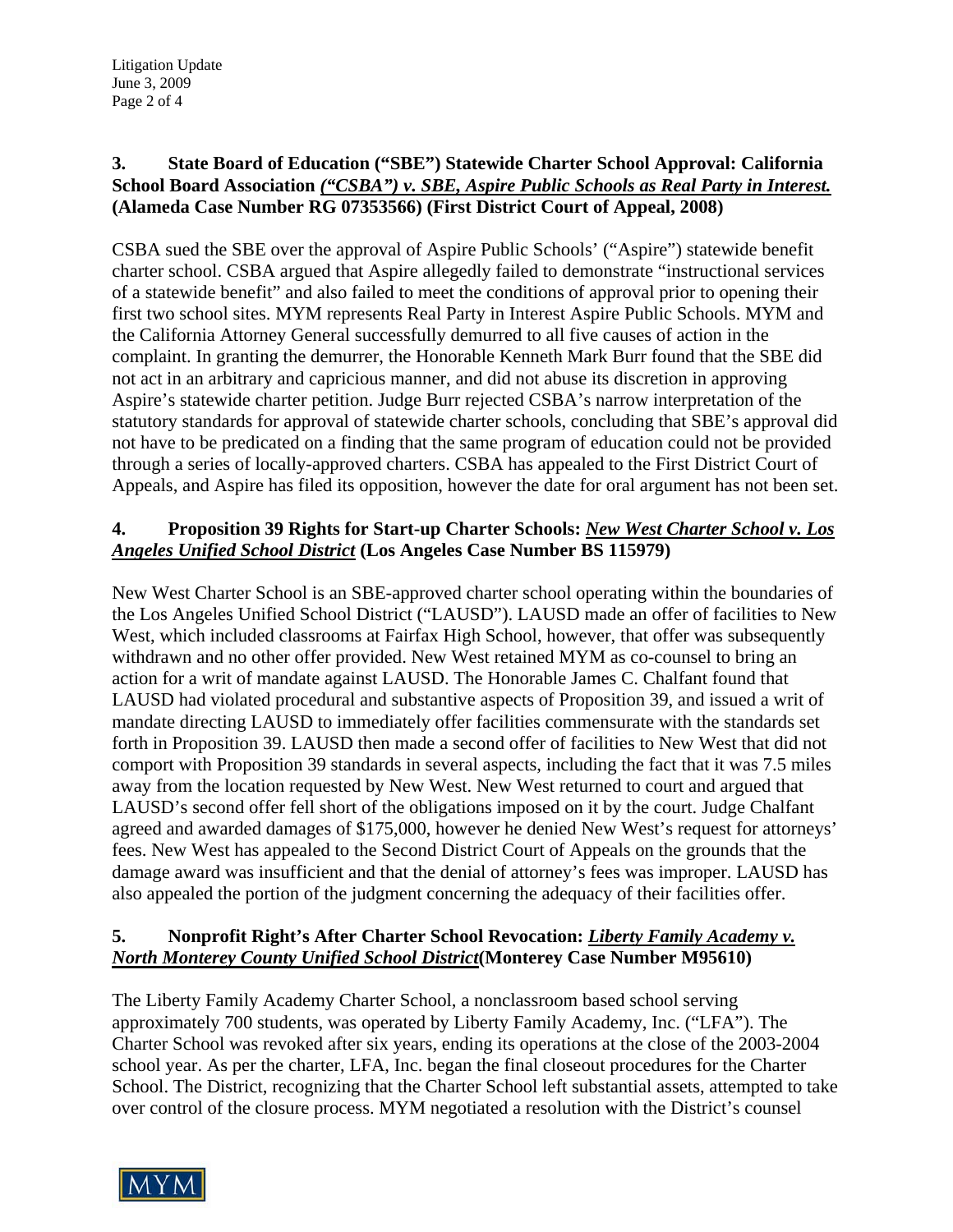Litigation Update June 3, 2009 Page 3 of 4

wherein it was agreed that a mutually acceptable accounting firm would close the books and a separate CPA firm would conduct the final audit. It was further agreed that the parties would cooperate in the process of final reconciliation of debts and assets and would abide by the findings contained in the final audit. The final audit revealed that the District had underfunded LFA Charter School over \$1,000,000 in its final year of operation. Nonetheless, the District refused to pay the amounts owing to LFA, Inc., thus forcing LFA, Inc. to file suit against the District in Monterey County Superior Court. The District demurred on several grounds, including the contention that LFA, Inc. had no standing to bring suit because their authority to act ceased upon the revocation of the charter school. The court entertained lengthy oral argument and was provided with extensive authorities demonstrating the rights of nonprofit public benefit corporations to operate California nonprofit public charter schools, the obligations of nonprofits to conduct the closure of charter schools, as well as the terms of the charter and MOU which expressly state that the school will be run by a nonprofit that will retain the assets of the school following its closure, "regardless of the cause of closure." The Honorable Lydia M. Villarreal issued a two sentence ruling concluding that LFA, Inc. lacked standing to pursue litigation because its authority to act ceased upon the revocation of the charter. The court's ruling is inconsistent with the charter, the Charter Schools Act, and agreements of the parties. This poorly reasoned decision could have a negative impact upon school districts throughout the State of California. Ironically, Education Code Section 47604 was added by the Legislature for the express purpose of allowing the nonprofit to resolve the liabilities of the school after closure, thereby protecting local educational agencies from the debts and obligations of revoked or nonrenewed charter schools. LFA, Inc. is appealing the trial court's decision.

## **6. Appeal Rights from Adverse SB 740 Audit: In the Matter of** *Gorman Learning Center* **(EAAP Case No. 07-05, OAH Case No. 2008050384)**

The Gorman Learning Center ("GLC"), a nonclassroom based charter school, received a significant audit apportionment finding from MGT of America. MGT's audit claimed that GLC should be forced to return apportionment monies based upon allegedly inaccurate revenue and expenditure data used during the SB 740 funding process, as well as a failure to maintain proper pupil-teacher ratios. GLC, prior to its representation by MYM, filed an appeal with the Education Audit Appeals Panel ("EAAP") regarding both aspects of the adverse audit finding. MYM was successful in securing a stipulated dismissal of the adverse finding regarding GLC's SB 740 funding determinations. EAAP agreed with MYM in ruling that adverse audit findings on SB 740 funding determinations and the recalculations of any SB 740 funding awards are within the sole jurisdiction of the SBE, as only the SBE has the discretion to consider the entire operation of the Charter School and mitigating circumstances when making SB 740 funding determinations. While some errors may have been made in the revenue and expenditure calculations for SB 740, MGT had applied a strict percentage calculation to determine apportionment penalties. Upon reconsideration of the 2003-2004 SB 740 calculation, the SBE reawarded GLC 100% funding. GLC is now in the process of re-submitting its 2004-2005 SB 740 application.